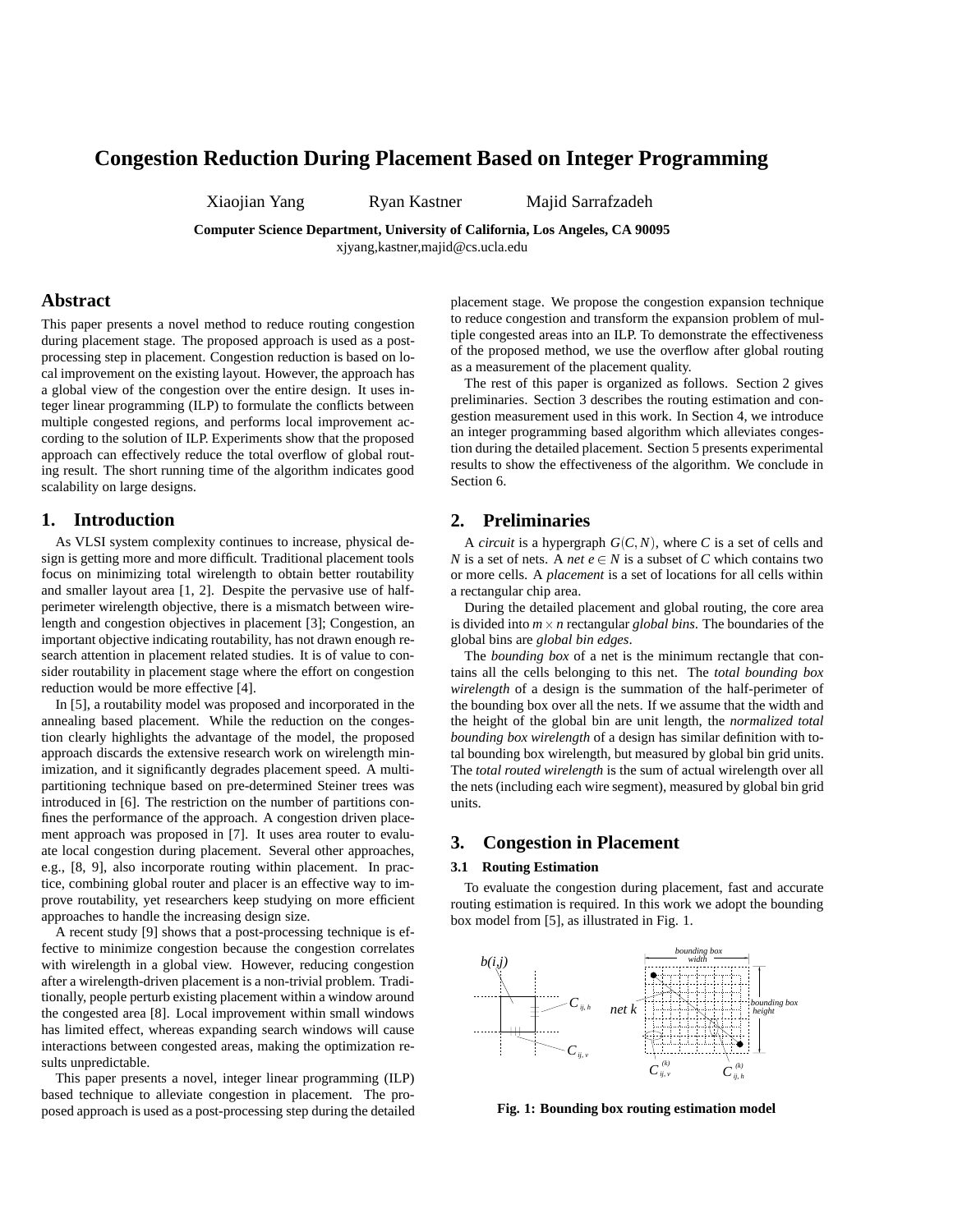For each global bin  $b(i, j)$  at column *i* and row *j*, we denote  $C_{ij,h}^{(k)}$ the number of horizontal wire crossings on its right edge by net *k*. Similarly, we denote  $C^{(k)}_{ij,v}$  the number of vertical wire crossings on its bottom edge by net *k*. If we use *xmin*(*k*), *xmax*(*k*), *ymin*(*k*) and *ymax*(*k*) to describe the bounding box of net *k*, we compute  $C_{ij,h}^{(k)}$  as  $(C_{ij,h}^{(k)}$  is in the symmetric form),

$$
C_{ij,h}^{(k)} = \begin{cases} \frac{q(k)}{\text{ymax}(k) - \text{ymin}(k) + 1} & \frac{\text{xmin}(k) \leq i < \text{xmax}(k)}{\text{ymin}(k) \leq j \leq \text{ymax}(k)} \\ 0 & \text{otherwise} \end{cases}
$$

where  $q(k)$  is a compensation factor adopted in [5]. The existence of  $q(k)$  is based on the fact that the bounding box wirelength model under-estimates the actual wiring for nets with more than three terminals. Its value depends on the number of terminals of net *k*. *q* is 1 for 2-terminal or 3-terminal nets, and slowly increases to 2.79 for nets with 50 terminals.

With the routing estimation for each net, we can calculate the total estimated number of crossings for global bin edges. For each global bin  $b(i, j)$ , the routing demands of its right and bottom edge are:

$$
C_{ij,h} = \sum_{k=1}^{N} C_{ij,h}^{(k)} \qquad C_{ij,v} = \sum_{k=1}^{N} C_{ij,v}^{(k)}
$$

#### **3.2 Congestion Cost**

We assume uniformly distributed routing tracks for the entire core area. Let  $Cap_h$  and  $Cap_v$  be the number of tracks for vertical and horizontal global bin edges, respectively. For bin  $b(i, j)$ , the overflow of the right edge  $OF_{i j, h}$  is  $max(C_{i j, h} - Cap_h, 0)$ , and the overflow of the bottom edge  $OF_{ij,v}$  is  $max(C_{ij,v} - Cap_v, 0)$ .

The congestion cost function of the design can be modeled using overflow only. A more reasonable cost function would be a combination of wirelength and overflow. In this work, we employ a combination of wirelength and quadratic function of overflow. The horizontal congestion of the design  $COST<sub>h</sub>$  is,

$$
COST_h = \sum_{i=1}^{m-1} \sum_{j=1}^{n} (C_{ij,h} + OF_{ij,h}^2)
$$

The vertical congestion  $COST_v$  is simply the symmetric form of  $COST<sub>h</sub>$ . The total congestion cost *COST* is the sum of *COST<sub>h</sub>* and *COSTv*.

The total overflow *OF* of the layout is the sum of overflow over all the global bin edges.

To identify the congested area, we define a *congestion degree Ci j* for each global bin  $b(i, j)$  as the average relative congestion of its four edges.

## **4. Congestion Reduction in Placement**

#### **4.1 Congested Region Expanding**

Based on routing estimation, there are two ways to identify a congested area in placement. We can define the congested bin as the global bin with a congestion degree (described in Section 3.2) greater than a certain threshold value. Or we can define the congested bin if at least one of its edge is congested, i.e. the overflow of this edge is greater than zero. Congested region are unevenly distributed throughout the chip area.

As expected, a congested region in placement will shrink after global routing, since routers "intelligently" handle congestion. But if we change the point of view, by setting a higher threshold value in placement than in routing, the congested region is actually enlarged due to the detours in the congested spot. The tighter the routing resources, the larger the congested area.

#### **4.2 Multiple Congested Area Expanding based on Integer Programming**

The expansion of congested region suggests: (a) the congestion reduction should be performed within a larger region than the congested region; (b) certain techniques are required to handle the conflicts between the expansions of multiple congested regions. We name the congestion optimization region the *expansion area*. For a single congested region, the larger the expansion area is, the better the optimization result can be obtained because of the larger solution space. However, we should bound the expansion area since a larger expansion area requires longer running time. In addition, the expansion area of one region may overlap with that of another region if these two congested regions are close. This may cause unexpected congested regions. An arbitrative mechanism is needed to determine the expansion range for each congested region. We transform this arbitrating problem into an integer programming problem.



**Fig. 2: Overlaps between expansion areas**

Assume we have *K* congested regions. For each region we assign two rectangular expansion areas: a smaller one and a larger one. These expansion areas are overlapped as shown in Fig. 2. If we try to reduce congestion for one congested region without consideration of other congested regions, expansion areas may overlap and new congested region may be created.



**Fig. 3: Two expansion areas for a congested region**

The problem is to find a combination of expansion scheme for all congested regions, such that the maximum congestion over the entire area is minimized. First, we use a simplified model to describe the expansion. As shown in Fig. 3, a congested region has two expansion areas:  $E_0$  and  $E_1$ . Let  $d_0$  and  $d_1$  be the expected average congestion degrees for area  $E_0$  and  $E_1$ , respectively. Then,

$$
d_0 = \frac{1}{A_0} \sum_{(i,j) \in E_0} C_{ij} \qquad d_1 = \frac{1}{A_1} \sum_{(i,j) \in E_1} C_{ij}
$$

where  $A_0$  and  $A_1$  are the areas of  $E_0$  and  $E_1$ , respectively.

For any global bin  $b(i, j)$  in the expansion area  $E_0$ , its congestion degree before and after expansion scheme 0 are  $C_{ij}$  and  $d_0$ , respectively. For congested region *k*, we define the *incremental degree* for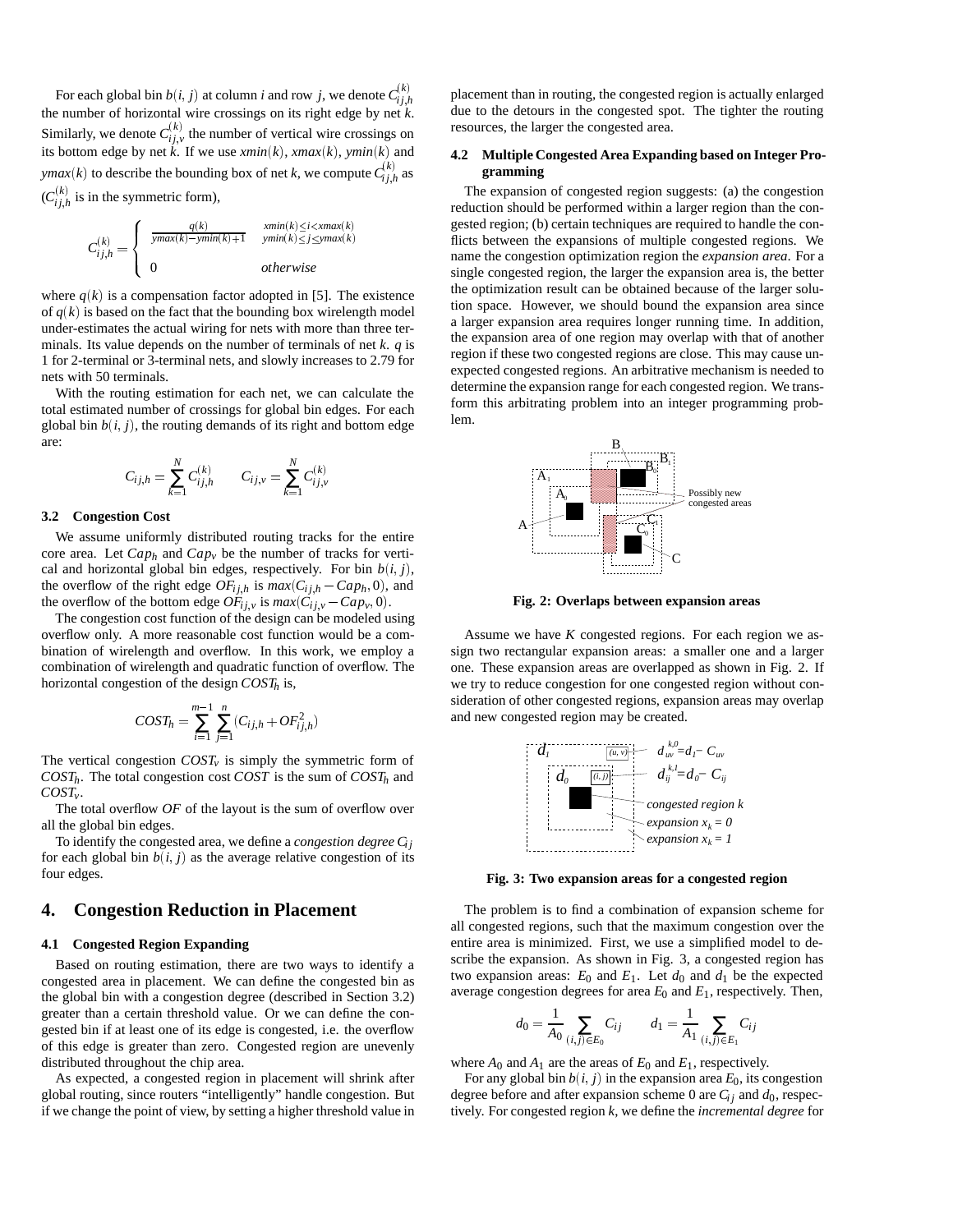any global bin  $b(i, j)$  at expansion scheme 0:

$$
d_{ij}^{k,0} = \begin{cases} d_0 - C_{ij} & if \ b(i,j) \in E_0 \\ 0 & otherwise \end{cases}
$$

The incremental degree for any global bin  $b(i, j)$  at expansion scheme 1:

$$
d_{ij}^{k,1} = \left\{ \begin{array}{ll} d_1 - C_{ij} & \text{if } b(i,j) \in E_1 \\ 0 & \text{otherwise} \end{array} \right.
$$

For each congested region *k*, there is a corresponding binary variable  $x_k$ .  $x_k$  is 0 if the expansion  $E_0$  is chosen, or 1 if  $E_1$  is chosen.

The expansion scheme problem can be transformed into a binary integer linear program (ILP):

minimize

$$
\text{c} \quad \text{C}_{ij} + \sum_{k=1}^{K} d_{ij}^{0,k} (1 - x_k) + d_{ij}^{1,k} x_k \leq C_{\text{max}}
$$
\n
$$
i = 1, ..., m \quad j = 1, ..., n
$$
\n
$$
x_k \in \{0, 1\} \quad k = 1, ..., K
$$

where *Cmax* is the maximum congestion degree over all the global bins. For each global bin there is a constraint. If a global bin  $b(i, j)$ is located in the expansion area  $E_0$  of congested region  $k$ , an item  $d_{ij}^{0,k}(1-x_k) + d_{ij}^{1,k}x_k$  will be added into its constraint. If bin  $b(i, j)$ is located in the expansion area  $E_1$  but not  $E_0$ , an item  $d_{ij}^{1,k}x_k$  will be generated. If bin  $b(i, j)$  is located in neither of two areas, no constraint is created for the congested region *k*.

The transformed ILP can be optimally solved if the number of congested regions is limited. The problem solution determines the expansion scheme for each congested region. Local congestion reduction will be performed within the pre-determined expansion areas.

#### **4.3 Congestion Reduction in Detailed Placement**

Based on the congestion analysis, we propose an approach to alleviate the routing congestion in detailed placement stage. The entire flow of the approach is described by Algorithm 1.

|  |  | Algorithm 1 Congestion Reduction for Multi-Congested-Area |
|--|--|-----------------------------------------------------------|
|  |  |                                                           |

Input: Circuit *G* and a detailed placement  $P_0$ ,

Output: Placement  $P_1$  with alleviated congestion

|                          | Snap cells into global bins according their current position; |
|--------------------------|---------------------------------------------------------------|
| for all net $n \in N$ do |                                                               |

Do routing estimation for net *n*;

#### **end for**

Calculate average horizontal/vertical routing demand over all the edges: *Cavg*;*h*, *Cavg*;*<sup>v</sup>*

**for all** global bin  $b(i, j)$ ,  $i = 1, ..., m, j = 1, ..., n$  **do** 

Assign an estimated congestion degree  $C_{ij}$  to this bin; **end for**

Identify congested regions;

Assign two expansion ranges for each congested region;

Determine expansion range for each congested region by ILP; **for all** congested region **do**

Expand this region according pre-determined expansion range;

Do local congestion reduction within the expansion range; **end for**

Create detailed placement by spreading cells within global bins.

The congestion reduction approach starts from an existing placement after wirelength minimization. The core area is divided into uniform global bins. Cells are assigned into global bins according to their current position. Based on the routing estimation model and bin congestion degree described in Section 3, we have a congestion distribution map for the current placement.

The next step is to identify the congested regions. This is accomplished by picking a congested global bin as the seed, checking the neighborhood bins and including the congested bins into the current congested region. Then we use the minimum rectangle that contains these connected congested bins as one congested region. A new seed is then picked to form the next congested region. We set a maximum area of congested regions to prevent forming too large congested regions.

Once we have all the congested regions, we assign two expansion areas for each region. The expansion scale is to the proportional of the congested region. We use  $x\%$  to denote the expansion scale of a congested region, i.e., the width and height of the congested region will be *x*% longer than that of the original region. For each congested region, we have two expansion plans: a larger one and a smaller one. The selection between these two plans is made by formulating and solving the ILP described in Section 4.2.

The expansion area determines the range of local improvement for a congested region. The local improvement is based on cell swapping. A pair of cells are randomly chosen and swapped. Routing estimates of the nets that connect to these two cells are reevaluated. The swap will be accepted if the total congestion cost in the expansion area is lower after swapping, and will be rejected otherwise. In order to speed up the performance, cell swapping is performed based on global bin structure, i.e. cells are located at the center of global bins. This may cause the cost function mismatch between the current placement and the final placement after resolving overlap. To limit the mismatch, row balance and bin balance are maintained during the congestion reduction.<sup>1</sup>

Local improvement is performed for each congested region. After a given iteration of improvement, the algorithm terminates by spreading cells within each global bin. A final detailed placement is then created.

### **5. Experimental Results**

The proposed approach has been implemented in C. All the experiments were done in Linux environment on a PC with a 733MHz CPU. The experimental circuits are chosen from IBM-PLACE benchmarks [12]. For each circuit, we place it using a wirelength-driven placer, Dragon [11], then route it using a global router based on maze routing and rip-up and re-route [13]. Also, we perform proposed congestion reduction approach on the same placement, followed by global routing using same parameters. We compare the global routing results (overflow and routed wirelength) for placements with or without congestion reduction.

Table 1 shows the effect of congestion reduction as a post-processing. As can be seen, the congestion reduction approach considerably reduces the total overflow after global routing. For the best case among all the results, circuit *ibm05*, the total overflow turns to zero by congestion reduction. As of total routed wirelength, almost all the circuits have a shorter wirelength after congestion reduction. This indicates that wirelength is not sacrificed due to the reduction of overflow. We also noted that the total bounding box wirelength (both actual or normalized grid wirelength) with or without congestion reduction do not differ a lot. This reveals: (a) the bounding box wirelength is no longer a good metric of routability in detailed placement, and (b) our proposed approach does small perturbation on the existing placement. Finally, the short amount of running time shows that the method can scale well for large circuits.

Table 2 shows the effect of ILP based expansion technique in

<sup>&</sup>lt;sup>1</sup>We use row balance factor 0.01 and bin balance factor 0.50.